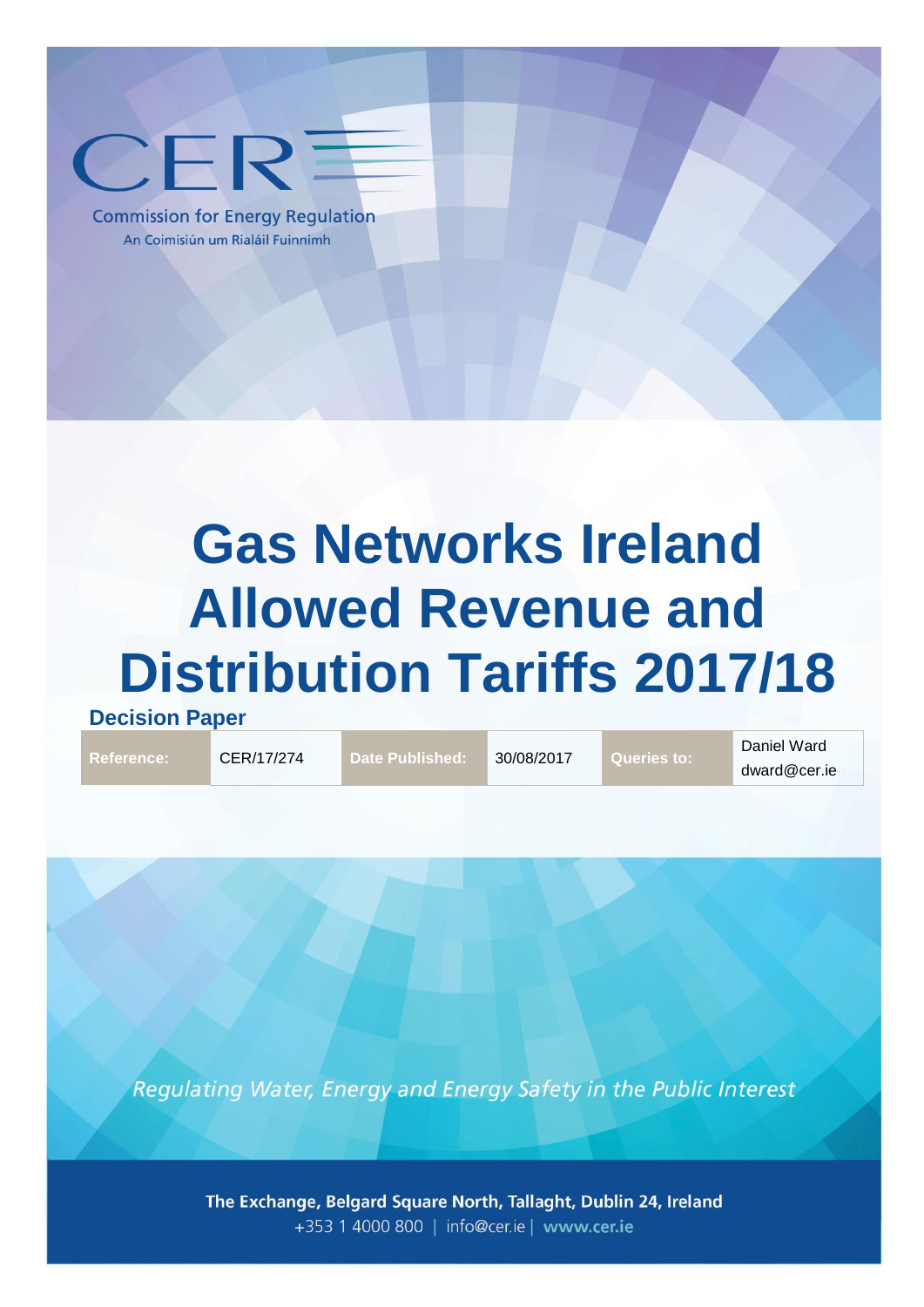### <span id="page-1-0"></span>**Public Impact Statement**

Gas Networks Ireland (GNI) owns and operates the gas network which supplies all gas customers in Ireland. GNI charges gas customers an amount towards the cost of safely operating and maintaining the gas network through gas customers' bills.

The Commission for Energy Regulation's (CER) role is to protect gas customers by ensuring that GNI spends customers' money appropriately and efficiently to deliver necessary services. The CER does this through the Price Control review, which is carried out every 5-years, and through the annual tariff setting process.

The annual tariff setting process is important as it ensures that GNI has the required amount of money to safely operate the gas network and in turn customers are correctly charged for the services. The impact for customers will be:

- Distribution Network Tariffs for 2017/18 have increased by 2.3% compared to 2016/2017. Network tariffs are charged to gas suppliers who may choose to pass them on to their customers. At present distribution network tariffs make up approximately 30% of a domestic customers bill. The network tariff changes in this paper will equate to a c. 0.77% increase on an average residential gas customer's bill.
- **The combined effect of the Transmission and Distribution Network Tariffs for** 2017/18 on an average residential gas customer's annual bill is an increase of €2.89.

The CER will continue to monitor GNI to ensure the following:

- A gas network that is operated to the highest safety standards, ensuring safe supply of gas to customers;
- A reliable and secure supply of gas to homes and businesses;
- The efficient management of the gas network resulting in stable tariffs; and,
- A high standard of customer service at all times with timely resolution to complaints.

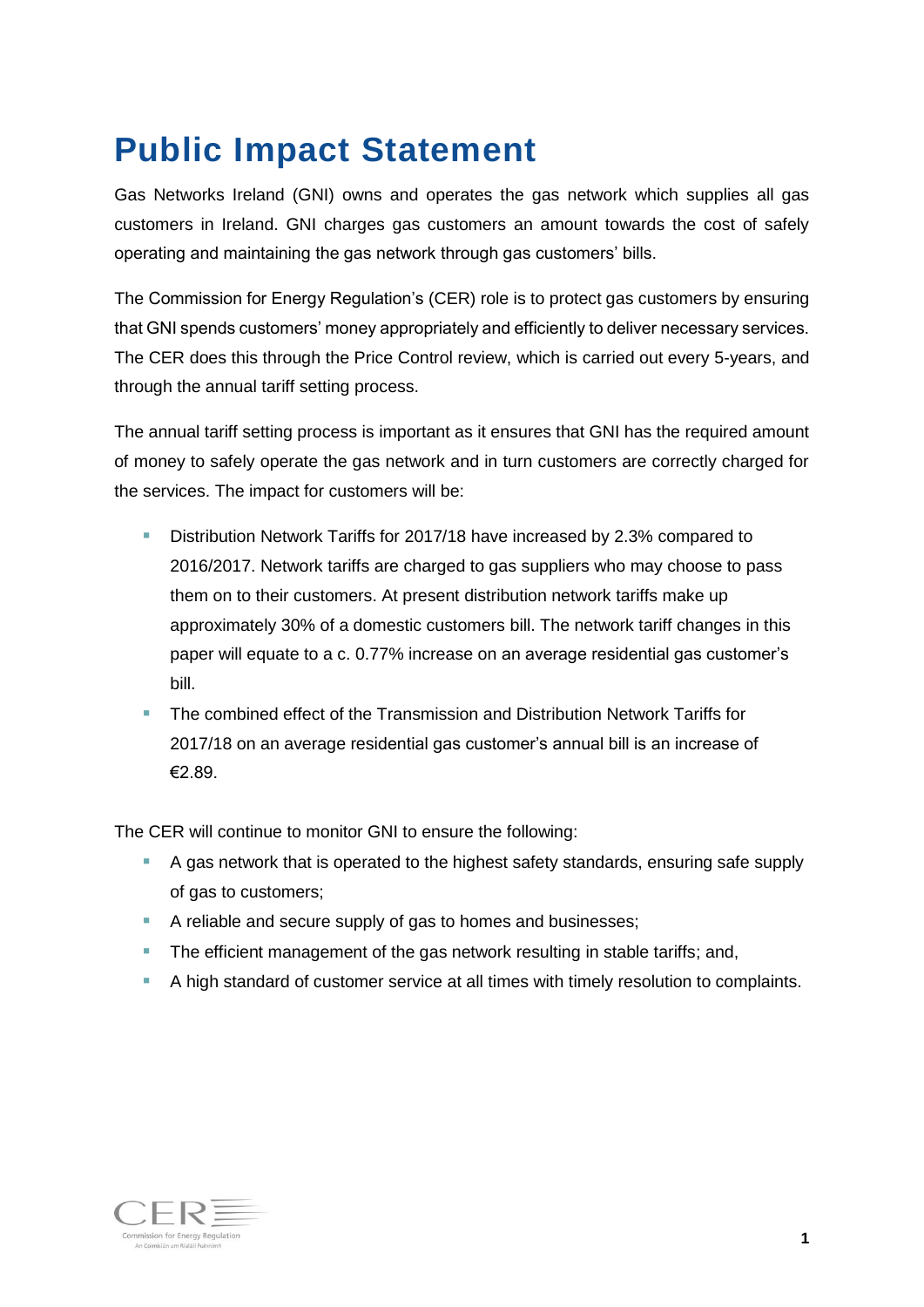# **Executive Summary**

This Decision Paper sets out the Allowed Revenues that GNI may recover during the course of Gas Year 2017/18 stemming from the CER's PC4 Decision Paper (CER/17/259).

The Distribution revenues are required for the safe and efficient operation and maintenance of the low pressure distribution system

Normally, the annual tariff decision paper provides updates on additional revenue requests from GNI which the CER has approved and examines key inputs such as the Cost of Capital, the inflation rate and the forecast capacity bookings and commodity flows which all influence the level of GNI's tariffs. However the CER has completed the price control review for PC4 and consequently this information was examined as part of that review and can be found [here.](http://www.cer.ie/document-detail/Gas-Networks-Ireland-Price-Control-4/1102)

On the basis of the revenues and forecast capacity bookings and forecast commodity flows, the network tariffs that will prevail from 01 October 2017 to 30 September 2018 are set out in Section [4.](#page-8-0)

In nominal terms capacity charges have increased by 2.5% versus 2016/17 and commodity charges have increased by 1.6%. The weighted tariff has increased by 2.3% in nominal terms.

The distribution network tariff changes in this paper will equate to a c. 0.77% increase on an average residential gas customer's bill.

The combined effect of the transmission and distribution network Tariffs for 2017/18 on an average residential gas customer's annual bill is an increase of €2.89, which is less than half a percent.

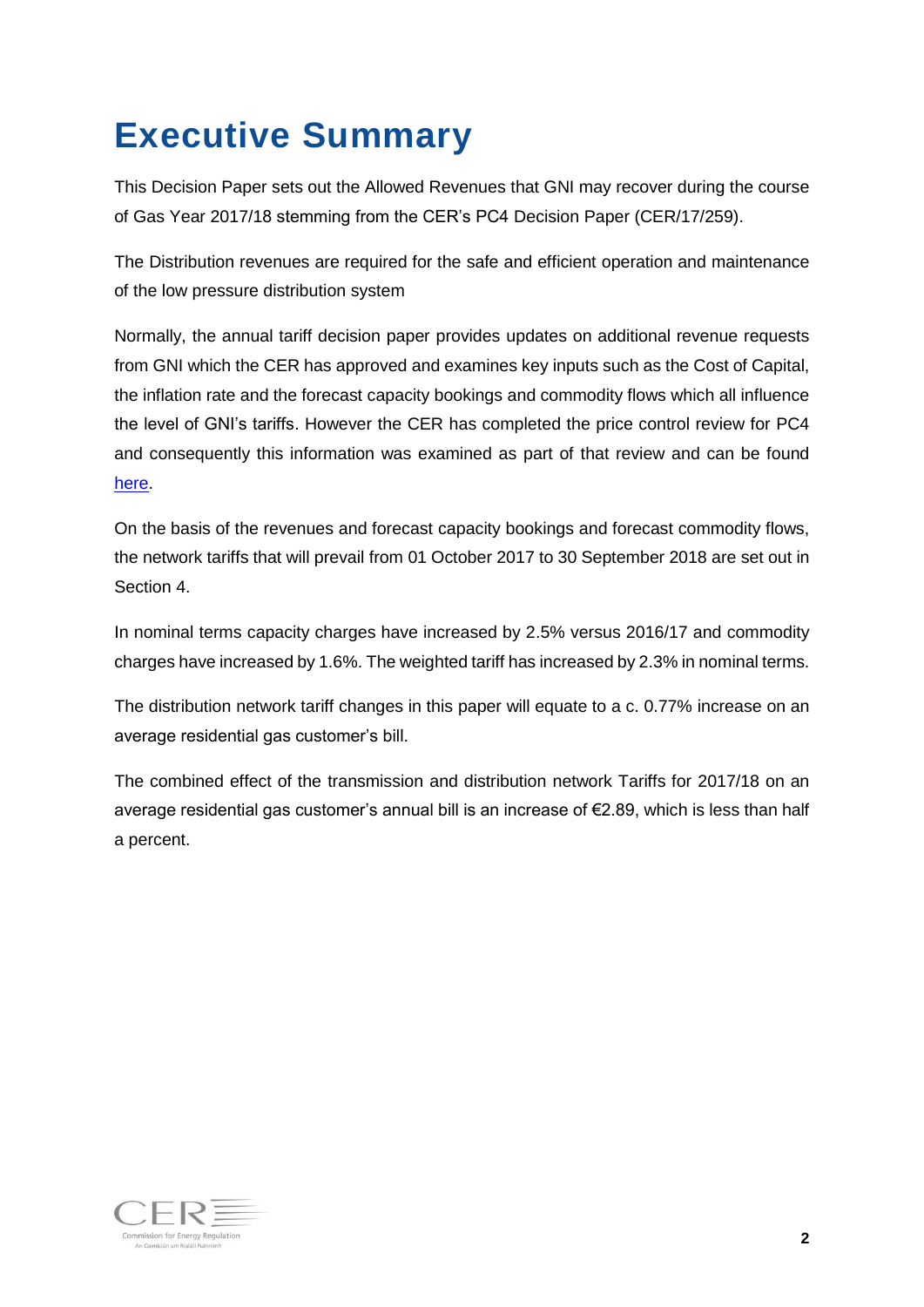### <span id="page-3-0"></span>**Table of Contents**

| $\mathbf 1$    |     |  |
|----------------|-----|--|
|                |     |  |
|                | 1.2 |  |
|                |     |  |
| $2^{\circ}$    |     |  |
|                | 2.1 |  |
| 3 <sup>1</sup> |     |  |
| 4              |     |  |

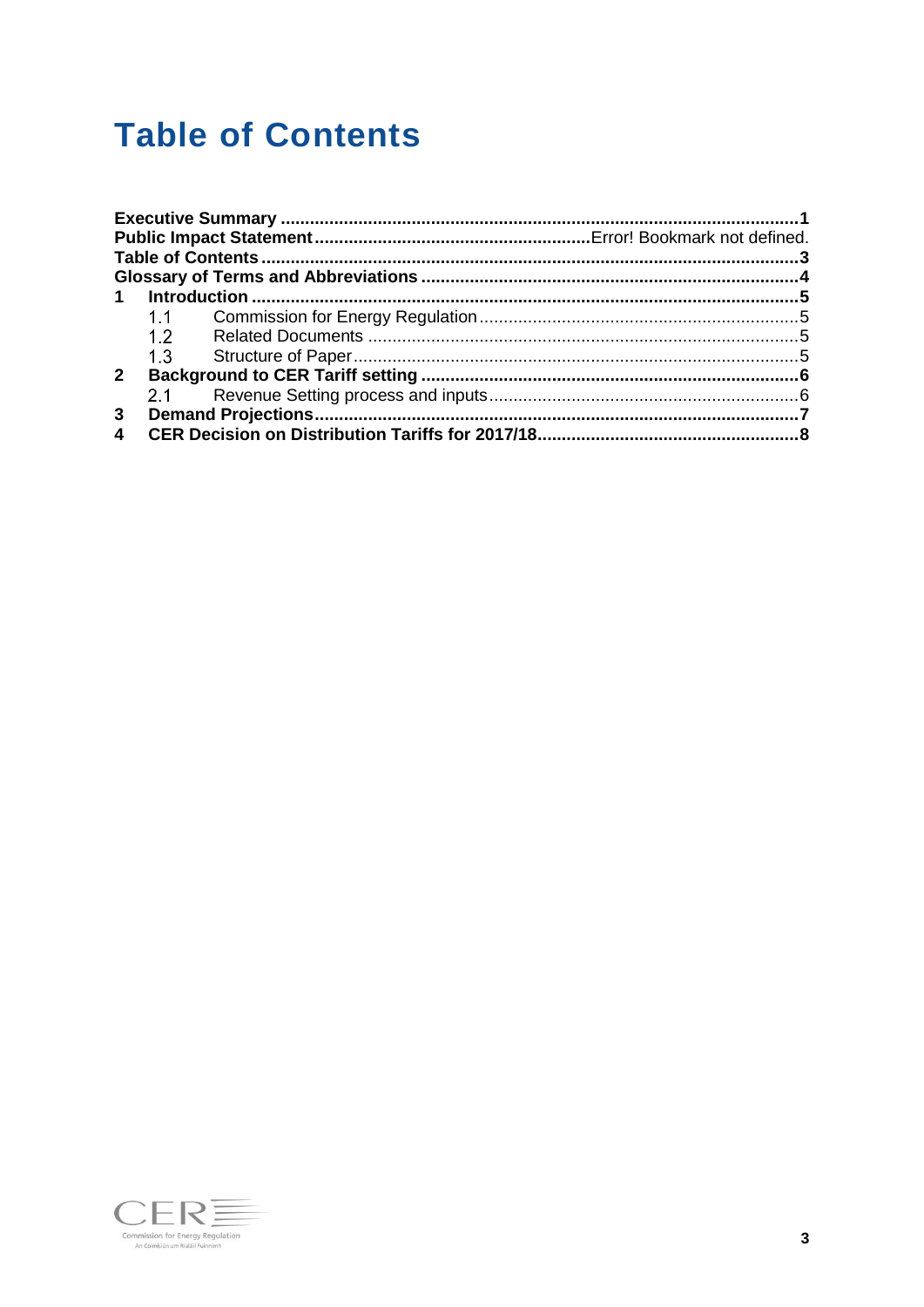# <span id="page-4-0"></span>**Glossary of Terms and Abbreviations**

| <b>Abbreviation or Term</b>               | <b>Definition or Meaning</b>                                                                                                                                                                                                                                            |
|-------------------------------------------|-------------------------------------------------------------------------------------------------------------------------------------------------------------------------------------------------------------------------------------------------------------------------|
| <b>Allowed Revenues</b>                   | The sum of revenues that the TSO is<br>entitled to obtain in a given period, as<br>approved by the CER.                                                                                                                                                                 |
| Capex                                     | Capital Expenditure (Capex) is the initial<br>expenditure on investment in network<br>infrastructure, such as underground<br>cables.                                                                                                                                    |
| <b>CER</b>                                | <b>Commission for Energy Regulation</b>                                                                                                                                                                                                                                 |
| <b>Correction Factor (K-Factor)</b>       | An adjustment of revenue applied to rectify<br>over or under recoveries.                                                                                                                                                                                                |
| <b>Cost of Capital</b>                    | The return that GNI are permitted to earn<br>during a given year.                                                                                                                                                                                                       |
| <b>Distribution Supply Point Capacity</b> | Capacity in kilowatt-hours (kWh) at a<br>Supply Point that is deemed to be<br>reserved for the peak day. A "1-in-50"<br>peak day is used, which is based on<br>weather conditions so severe that<br>statistically they are only likely to occur<br>once every 50 years. |
| <b>Euribor</b>                            | Euro Interbank Offered Rate indicating the<br>average interest rates at which Eurozone<br>banks offer to lend to other banks.                                                                                                                                           |
| <b>Extra-over items</b>                   | Work items not included in the Price<br>Control                                                                                                                                                                                                                         |
| <b>GNI</b>                                | <b>Gas Networks Ireland</b>                                                                                                                                                                                                                                             |
| <b>HICP</b>                               | Harmonised Index of Consumer Pricing                                                                                                                                                                                                                                    |
| Pass-through items                        | Work items that were included in the Price<br>Control but the costs of which were not<br>certain at the time of the Price Control.                                                                                                                                      |
| <b>PC</b>                                 | <b>Price Control</b>                                                                                                                                                                                                                                                    |
| <b>Price Control</b>                      | A 5 - yearly review of GNI's allowed<br>revenues.                                                                                                                                                                                                                       |
| <b>WACC</b>                               | Weighted Average Cost of Capital<br>(WACC) is a weighted average of the<br>expected equity and debt for the<br>transmission and distribution system<br>operator, which is GNI.                                                                                          |

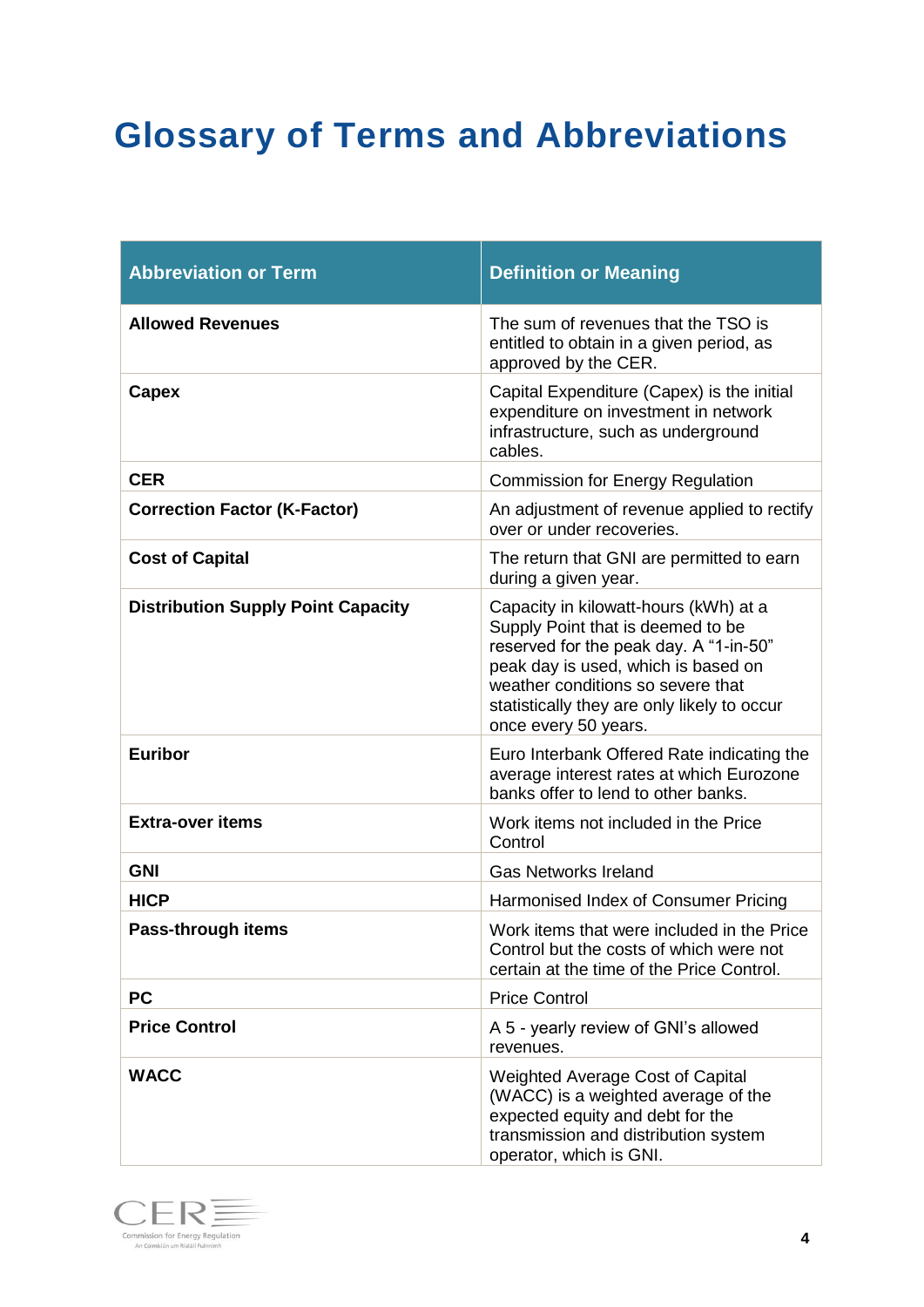# <span id="page-5-0"></span>**1 Introduction**

#### <span id="page-5-1"></span>**Commission for Energy Regulation**  $1.1$

Under the Gas (Interim) (Regulation) Act, 2002, the CER is responsible for regulating charges in the natural gas market. Under Section 14 of that Act the CER may set the basis for charges for transporting gas through the distribution system.

This paper outlines the CER's decision in relation to the GNI's allowed revenues and distribution tariffs that will apply from 01 October 2017 to 30 September 2018.

The calculation of tariffs for the forthcoming gas year is based on the CER's recent decision regarding GNI's allowed revenues for the next 5 years. GNI is currently in its fourth Price Control (PC4) with 2017/18 being the first year of PC4.

### <span id="page-5-2"></span>**1.2 Related Documents**

**Decision on October 2017 to September 2022 distribution revenue for Gas Network** Ireland (CER/17/259).

Information on the CER's role and relevant legislation can be found on the CER's website at **[www.cer.ie](http://www.cer.ie/)**

#### <span id="page-5-3"></span> $1.3$ **Structure of Paper**

This paper is divided into a number of sections detailed below:

- **Section [1](#page-5-0)** details the purpose of this paper.
- **Section [2](#page-6-0)** details the revenues that GNI are allowed to obtain in the coming Gas Year (2017/18).
- **Section [3](#page-7-0)** outlines the PC4 forecast capacity and commodity trends.
- **Section [4](#page-8-0)** details the CER's decision on Distribution tariffs for the upcoming gas year 2017/18.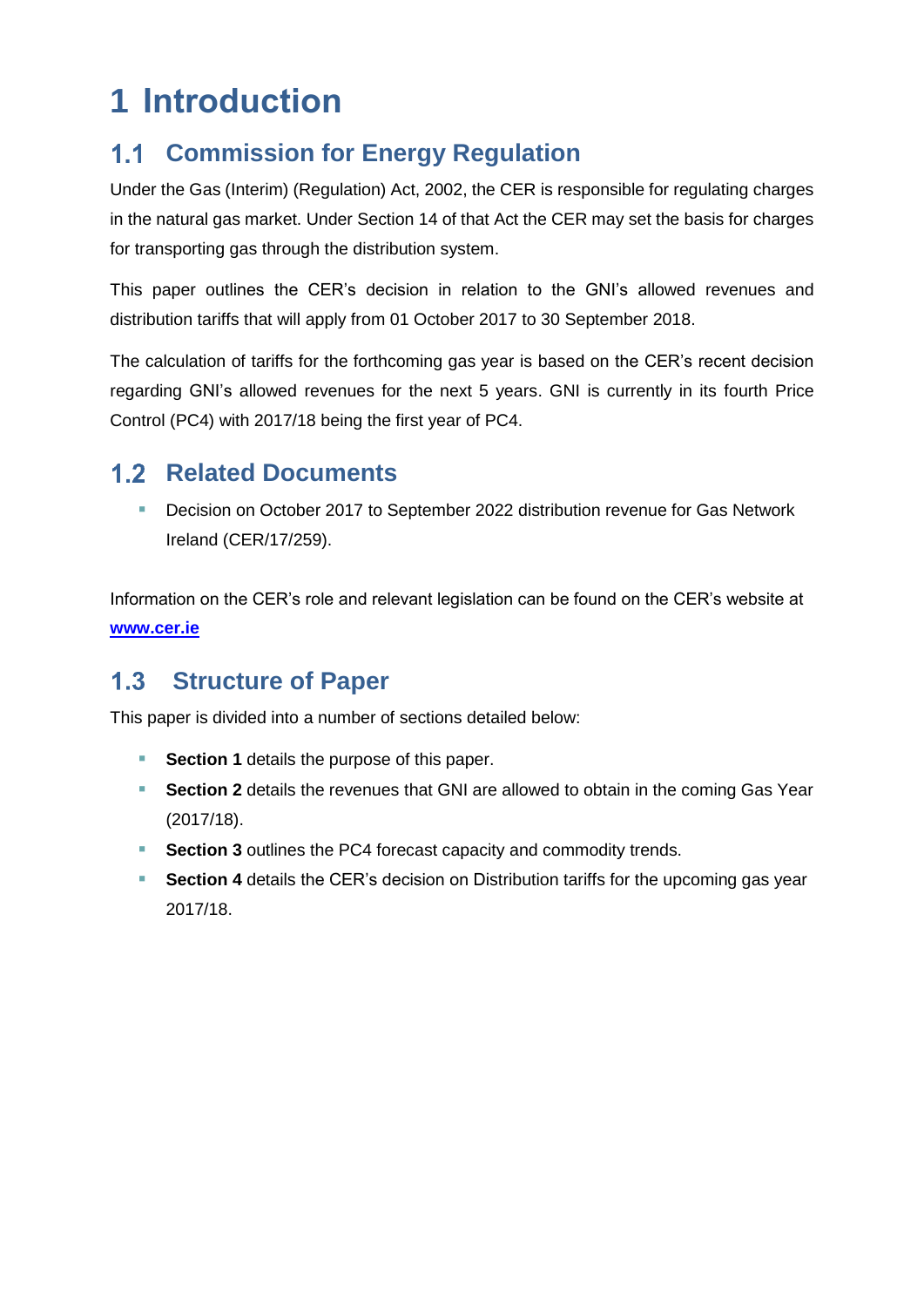# <span id="page-6-0"></span>**2 Background to CER Tariff setting**

#### <span id="page-6-1"></span>**Revenue Setting process and inputs**   $2.1$

In August 2017 the CER published its Decision Paper (CER/17/259) on the allowed revenue that GNI's distribution business may recover over the Price Control period from 01 October 2017 to 30 September 2022. The PC4 Decision Paper has allowed €989.6m (15/16 monies) to be recovered for the distribution business over the 5 year period.

In addition to the revenues allowed in the Price Control, each year GNI submits requests for items that are either considered "pass-through" or "extra-over". Pass though items are those for which at the time of the Price Control, the exact expenditure was not finalised. Extra over items are requests from GNI for items that were not anticipated in the Price Control. However as this year was a Price Control review year there are no "pass-through" or "extra-over" items for the distribution business for this tariff period.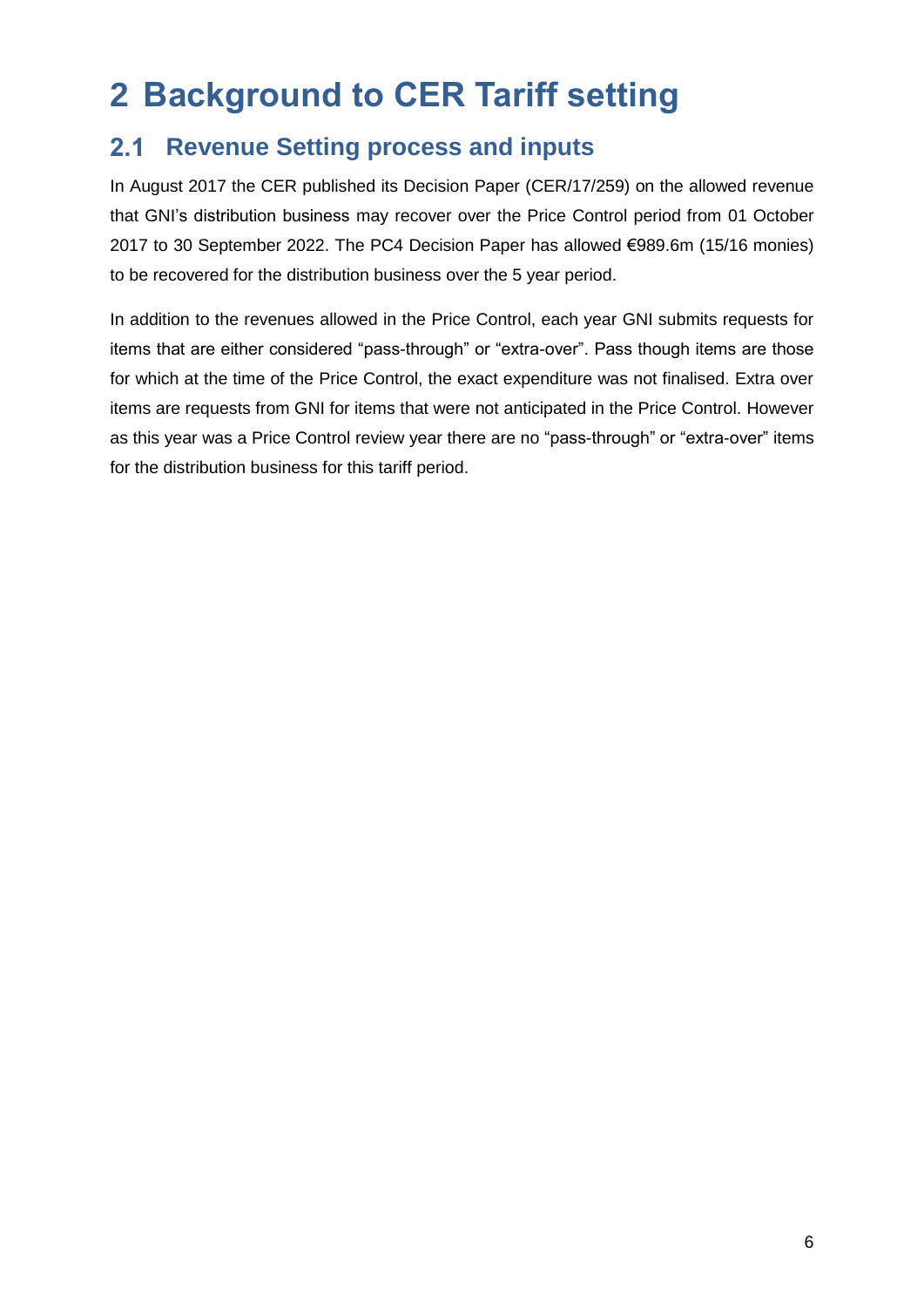# <span id="page-7-0"></span>**3 Demand Projections**

As part of the PC4 Decision demand projections were estimated for each of the five years of the control period. As part of the setting of annual tariffs during PC4 these demand figures will be adjusted to consider the latest forecasts.

GNI forecast that distribution commodity will increase by c. 8% over the PC4 period. Growth in the Industrial and Commercial sector (particularly daily metered) is the main driver of this increase. The forecast increase in distribution demand is a direct result of a return to economic growth, the connection of new towns in PC3 and the additional customers targeted as part of GNI's growth strategy.

Distribution Supply Point Capacity is forecast to remain at the same level by the end of PC4. This is mainly due to growth in the daily metered sector being offset by reductions in the residential sector.